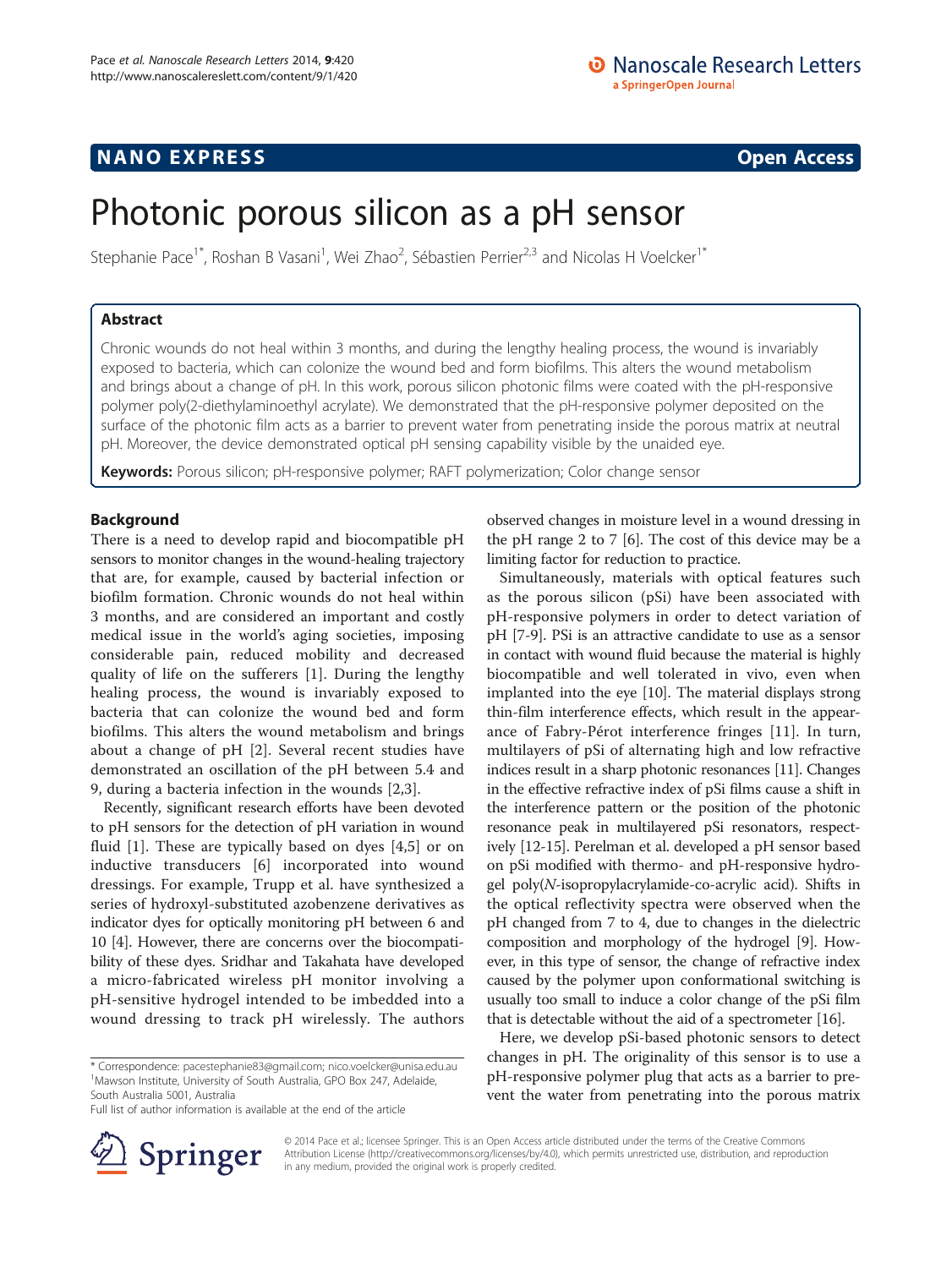at neutral pH. As the pH decreases, the polymer becomes hydrophilic, thus opening up the pores of the porous layer and enabling water penetration. The water penetration results in a conspicuous wavelength shift of the pSi reflector's resonance, producing an optical signal visible to the unaided eye (Additional file [1\)](#page-5-0).

# Methods

## **Materials**

2-Diethylaminoethyl acrylate (DEAEA) was obtained from Aldrich (Castle Hill NSW, Australia). The inhibitor was removed from DEAEA by passing the monomer two times over an inhibitor removal column from Sigma (Castle Hill NSW, Australia). 2,2′-Azobisisobutyronitrile (AIBN; Aldrich) was recrystallised from ethanol. 2- Propanoic acid butyl trithiocarbonate (PABTC) was supplied by Dulux (Rocklea, Australia). Toluene and tetrahydrofuran (THF; Aldrich) were of AR grade and were used as received.

## Synthesis of DEAEA polymer

PABTC (0.037 g, 0.155 mmol) was placed in a round bottom flask and AIBN (0.0051 g, 0.031 mmol) was added to it. To this mixture, DEAEA (4 g, 23.359 mmol) and toluene (1.33 g, 14.433 mmol) were added. The solution was homogenized by shaking at 0°C and deoxygenated by bubbling nitrogen through it for 20 min. The solution was placed in an oil bath at 65°C and polymerized for 24 h. After polymerization, the residual monomer and solvent was removed by precipitating the polymer in acetone. The polymer was dried under vacuum overnight.

Monomer conversion was calculated by  ${}^{1}H$  nuclear magnetic resonance (NMR), performed on a 200-MHz Bruker spectrometer (Bruker Daltonics, Victoria, Australia). Molecular weights and molecular weight distributions were determined by gel permeation chromatographic (GPC) analysis using tetrahydrofuran as an eluent (40°C, 1.0 mL/min). The instrument was previously calibrated with polystyrene standards (Polymer Laboratories, Church Stretton, UK) with molecular weights ranging from 580 to 7,500,000 g/mol.

# Photonic pSi film preparation

pSi films were prepared from single-crystal p-type silicon (boron doped, 0.0005 to 0.0011 ohm cm resistivity, <100 > orientation) at a modulated current density with a sine wave (between  $11.36$  and  $28.4$  mA/cm<sup>2</sup>, 21 s periodicity) for 477 s in a 1:1 (48%) aqueous hydrofluoric acid ethanol solution, to produce a rugate filter. After etching, the samples were thermally oxidized at 600°C for 1 h and then silanized with a solution of 4% of (3-aminopropyl) triethoxysilane (Sigma) in toluene for 1 h, to provide a hydrophilic and stable film in aqueous medium.

## Polymer spin coating

The polymer was deposed on the external surface of the pSi by spin coating, in a manner that the polymer acts as a barrier to prevent the ingress of water into the porous matrix. PDEAEA was dissolved in toluene (40 mg/mL) and was spin-cast on the pSi film at 3,000 rpm for 1 min. Three deposition cycles were carried out on the same sample in order to generate a thick layer of polymer. The sample was placed under vacuum for 12 h, in order to evaporate the solvent remaining in the surface.

## Fourier transform infrared spectroscopy

Fourier transform infrared (FTIR) spectroscopy was performed with a Hyperion (Bruker) coupled to the liquid nitrogen cooled Mercury-cadmium-telluride (MCT) detector, in attenuated total reflectance (ATR) mode. Background spectra were taken in air and all spectra were recorded with an aperture size of 3 mm, over the range of 650 to 3800/cm, at a resolution of 22/cm averaging 64 scans.

## Interferometry reflectance spectroscopy

Optical reflectivity spectra were obtained using an Ocean Optics USB2000 miniature fiber optic spectrometer (Ocean Optics, Inc, Dunedin, FL, USA). Samples were illuminated with a tungsten lamp.

## Contact angle measurements

Static water contact angles were measured both above and below the  $pK_a$  of pDEAEA. For measurements, a 3- $\mu$ L drop of Milli-Q water (Millipore, Billerica, MA, USA), below the  $pK_a$  (pH 3 and pH 7) or above the  $pK_a$  (pH 9), was placed on the surface of a dry sample at room temperature and an image was captured using a Panasonic WV-BP550/G CCTV camera (Panasonic, Kadoma, Osaka, Japan). The contact angles were analyzed using ImageJ (version 1.41) software.

# Results and discussion

In order to design a pH-responsive polymer plug that acts as a barrier for water infiltrating into the pores of a pSi-based photonic film, poly(2-diethylaminoethyl acrylate) (pDEAEA) was chosen since the polymer's pendant tertiary amine groups are deprotonated at  $pH > pK_a$  ( $pK_a$  of pDEAEA = 8.0) rendering the polymer hydrophobic [[17\]](#page-5-0). When the pH decreases below the  $pK_a$ , the amino groups present on polymer are quaternized and the polymer becomes hydrophilic [[18](#page-5-0)]. Moreover, this polymer is not toxic and has been used in the past as a support for long-term human embryonic stem cell growth and pluripotency over a period of 2 to 6 months [\[19\]](#page-5-0).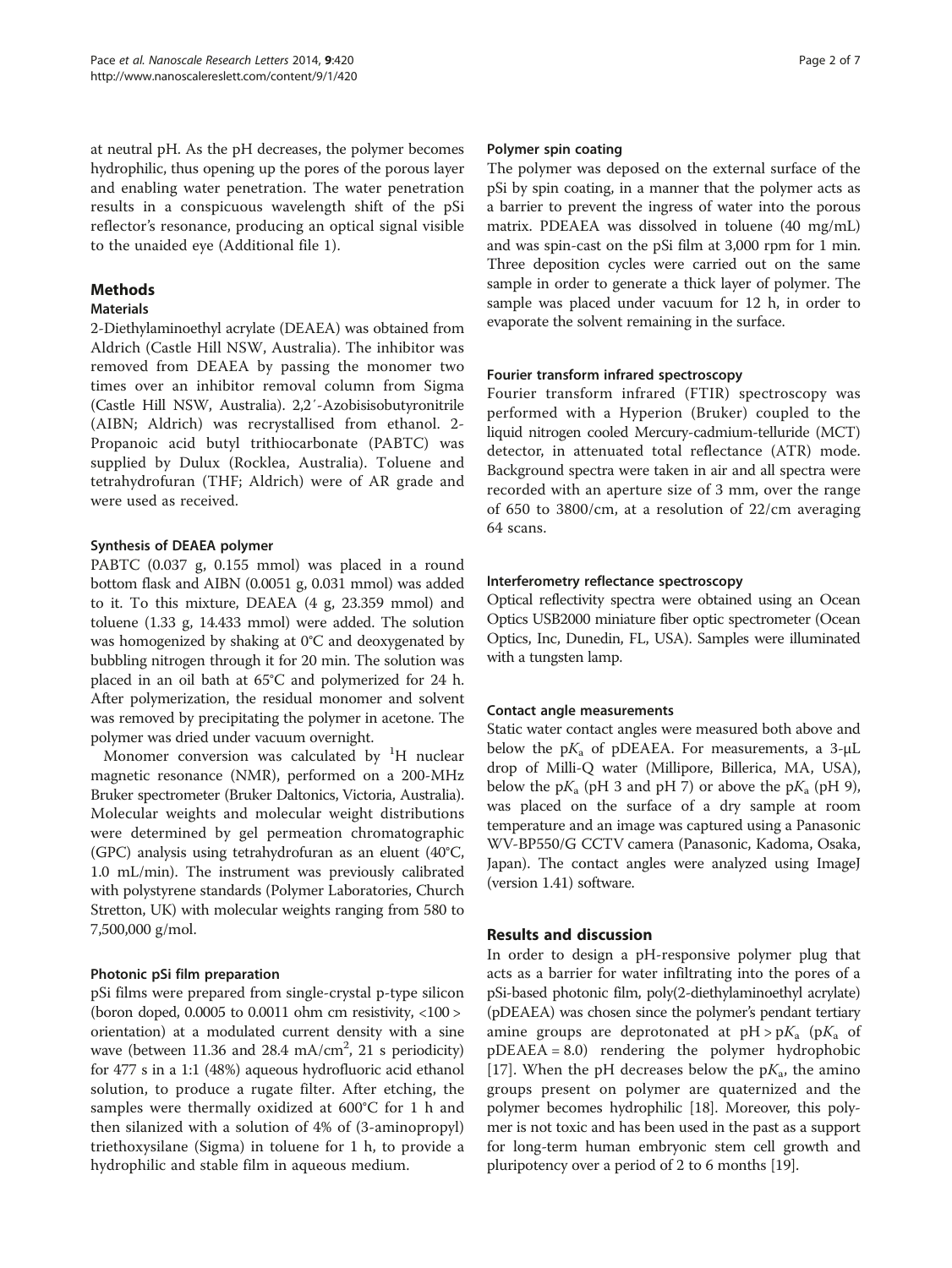#### Fabrication and characterization of pSi-pDEAEA films

PSi single films were prepared from single-crystal highly doped p-type silicon wafers using a sine wave-modulated current density between 11.4 and 28.4 mA/ $\text{cm}^2$  resulting in a rugate filter with a reflectivity peak of 540.0 nm and a full width at half maximum (FWHM) of 30 nm [[20\]](#page-5-0). The porosity of the film was simulated from the reflectance spectra using the transfer matrix method [[7,16,21](#page-5-0)], and oscillated between 68.5% and 78.3%. A thickness of 3,530 nm and pore sizes ranging from 25 to 45 nm in diameter were determined using scanning electron microscopy (data not shown).

After etching, the samples were thermally oxidized at 600°C for 1 h (Figure 1, step 1) and then silanized with a solution of 4% of (3-aminopropyl)triethoxysilane to afford a hydrophilic surface that is stable in aqueous media [\[16,22](#page-5-0)]. Reversible addition-fragmentation chain transfer (RAFT) polymerization was used to synthesize the pDEAEA following a published procedure (Figure 1, step 3) [[18,23\]](#page-5-0). The resulting polymer had a molecular weight of 4,380 g/mol as determined by GPC. This polymer was deposited on the external surface of the pSi rugate filter by spin coating (Figure 1, step 4), in a manner that the polymer acts as a barrier to prevent the ingress of water into the porous matrix.

In order to test the reliability of using the optical properties of pSi rugate filters and the penetration of the polymer inside the pores, the white-light reflectance spectrum from the pDEAEA-covered pSi film modified with silane was recorded and compared with the silanefunctionalized pSi film without polymer. The spectrum obtained from the silanized pSi displays a sharp resonance at a wavelength of 540.0 nm (Figure [2](#page-3-0)a, trace A). Figure [2](#page-3-0)a (trace B) shows the reflectance spectrum at the same spot after spin coating of the polymer. The rugate peak is observed at a wavelength of 541.8 nm, very similar to the resonance observed for the control, therefore confirming that the polymer has not penetrated into the pores to a significant extent. The intensity of the reflectance spectrum of the sample modified with pDEAEA is slightly smaller  $(\sim 1.3$  times smaller) than the one observed for the control. Had the pores been filled with polymer during spin coating, the resonance peak would be expected to red shift by approximately 111 nm according to a simulation using the transfer matrix method. We conclude from these observations that the presence of the pDEAEA does not obstruct the optical spectrum of the pSi reflector. In addition, the lack of a significant change in the wavelength of the rugate peak before and after the polymer layer deposition confirms that pDEAEA does not infiltrate the porous layer.

The decrease in intensity of the pSi-pDEAEA reflectance spectrum is also consistent with the presence of polymer layer on the top of the pSi film since the amplitude of the reflectance spectrum is correlated to the index contrast at the interfaces [\[16,24\]](#page-5-0). Here, three interfaces are present: air-pDEAEA, pDEAEA-pSi, and pSi-Si bulk. In the literature, the relationship between the thickness and the refractive index of the layers deposited at the surface of the pSi and the variation in amplitude in the reflectance spectra is well established [[16,25](#page-5-0)]. Here, the transfer matrix method from the program SCOUT was used to calculate a layer thickness of pDEAEA on the top of the pSi film. Indeed, for the calculus, the reflectance spectrum of the control was used as a reference and the thickness of the polymer layer was the parameter that was adjusted in order to obtain a best fit between the reflectance spectrum of the control (trace A) and the reflectance spectrum of the pSi-pDEAEA (trace B). For the calculus, we assumed that the refractive index of the pDEAEA was similar to the poly(*N-N* diethylaminoethyl methacrylate)  $(n = 1.51)$ [[26](#page-5-0)]. A layer thickness of 70 nm of pDEAEA deposited on the surface of the pSi was obtained.

FTIR spectroscopy was used to confirm the result obtained with the interferometry reflectance analysis and to characterize the chemical groups present at the



reaction, and (4) the pDEAEA is spin-coated onto the surface.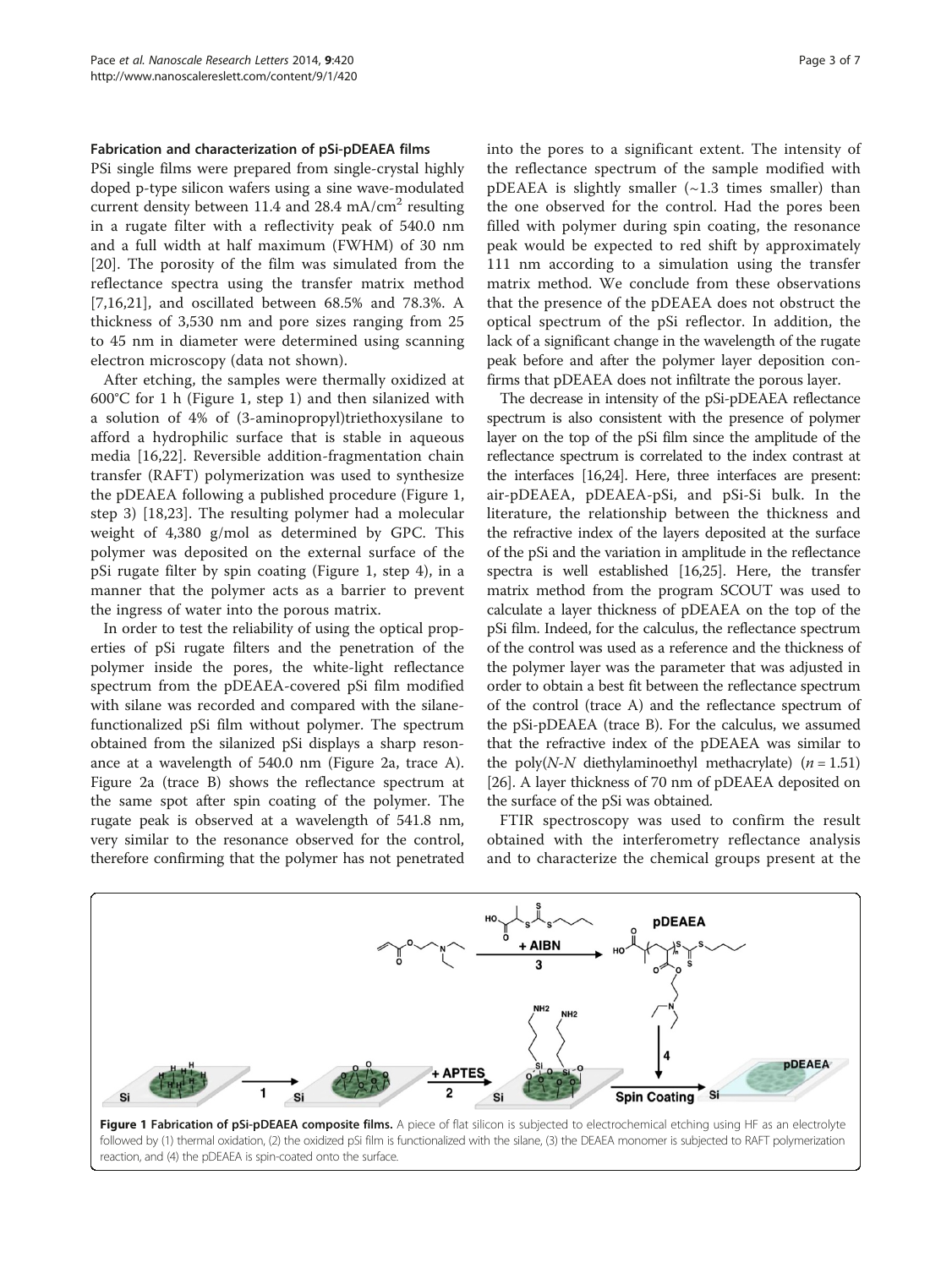<span id="page-3-0"></span>

surface of the pSi rugate filters (Figure 2b), after thermal oxidation and silanization (A) and after spin coating of the pDEAEA (B). For the two spectra, the measurements were performed in the attenuated total reflection (ATR) mode. Spectrum A of Figure 2b exhibits bands at 1,486, 2,875, and 2,937/cm, assigned to the deformation and stretching (symmetric and asymmetric) vibrational modes of the aliphatic C-H<sub>2</sub> groups, respectively. The presence of band at 1,565/cm was attributed to the deformation vibrational mode of the N-H bond. The presence of the specific bands of the  $C-H_2$  groups and the N-H bond are evidence of successful silanization. In spectrum B, the presence of an intense band at  $1,735/cm$  was assigned to the  $v(C = O)$ stretching vibrational mode of the ester bonds of the polymer. Additionally, the band at 2,967/cm was assigned to the stretching vibrational mode of the  $C-H<sub>3</sub>$  groups and the bands assigned to tertiary amino moieties (2,700 to 2,850/cm) were present in the spectrum, confirming the presence of a polymer layer on the surface [\[27\]](#page-5-0).

### pH-responsiveness on the pSi-pDEAEA film

The wettability of the silanized pSi and the pSi-pDEAEA films were compared at three different pH (3, 7, and 9) below and above the polymer's  $pK_a$  using water contact angle measurements (Figure [3](#page-4-0)). Usually, contact angle measurements are considered for ideal flat surfaces that are traditionally defined as being smooth, rigid, chemically homogeneous, and non-reactive [\[28\]](#page-5-0). In the case of solid surfaces presenting roughness or chemical heterogeneity, quantitative interpretation of contact angle values is not straightforward [\[29\]](#page-6-0). However, we are only interested in qualitative differences. The contact angles at pH 3 and pH 9 for the pSi-pDEAEA sample differed by almost 30° (from a mean of 25.0° to 57.2°). For silane-functionalised pSi, the contact angles were 25.2° at pH 3 and 20.3° at pH 9. At pH 3, there was no significant difference observed between the silanized sample and the pSipDEAEA, but a significative change was noticed at pH 9. The difference in contact angle between the control and the pSi-pDEAEA films at pH 9 can be explained by the pH-dependent wettability properties of the polymer. At a pH above the  $pK_a$ , the polymer is hydrophobic since the amine groups are deprotonated and the polymer undergoes intramolecular hydrogen bonding. Similar results are observed for both surfaces when they are exposed to a drop of water at pH 7. The contact angle measured for the pSi-pDEAEA sample at pH 7 is 51.9°. The hydrophobicity of this surface at pH 7 can be explained by a decrease of the positive charges on the amino groups presented on polymer. When the pH is close to the  $pK_a$  value of the polymer, a larger fraction of amino groups are deprotonated, explaining that the surface is more hydrophobic at pH 7 than at pH 3, since the condition are very close to the  $pK_a$  value [\[30](#page-6-0)]. Our experiment confirms that the polymer maintains these switchable properties when spin-coated onto pSi.

The efficiency of the polymer to act as a barrier and the change of color of the pH sensor were tested by placing a drop of water of different pH (pH 3 and pH 7) on dry rugate filters of pSi-pDEAEA and silanized pSi as a control. The experiments were performed at pH 7, in order to mimic the physiological condition.

In air, both dry films appeared green due to the position of the photonic resonance. Figure [4](#page-4-0) shows the image of the samples with water droplets over time. The control sample turned red in a matter of seconds after being exposed to the water. In contrast, the pSi-pDEAEA remains green underneath the water droplet at pH 7. The change of color observed for the control, can be explained by a variation of refractive index inside the porous matrix. At the beginning of the experiment, the pores are filled with air ( $n_{air} = 1$ ) and the samples appear green. After the deposition of water droplet on the surface, the water ( $n_{\text{water}} = 1.33$ ) penetrates inside the pores and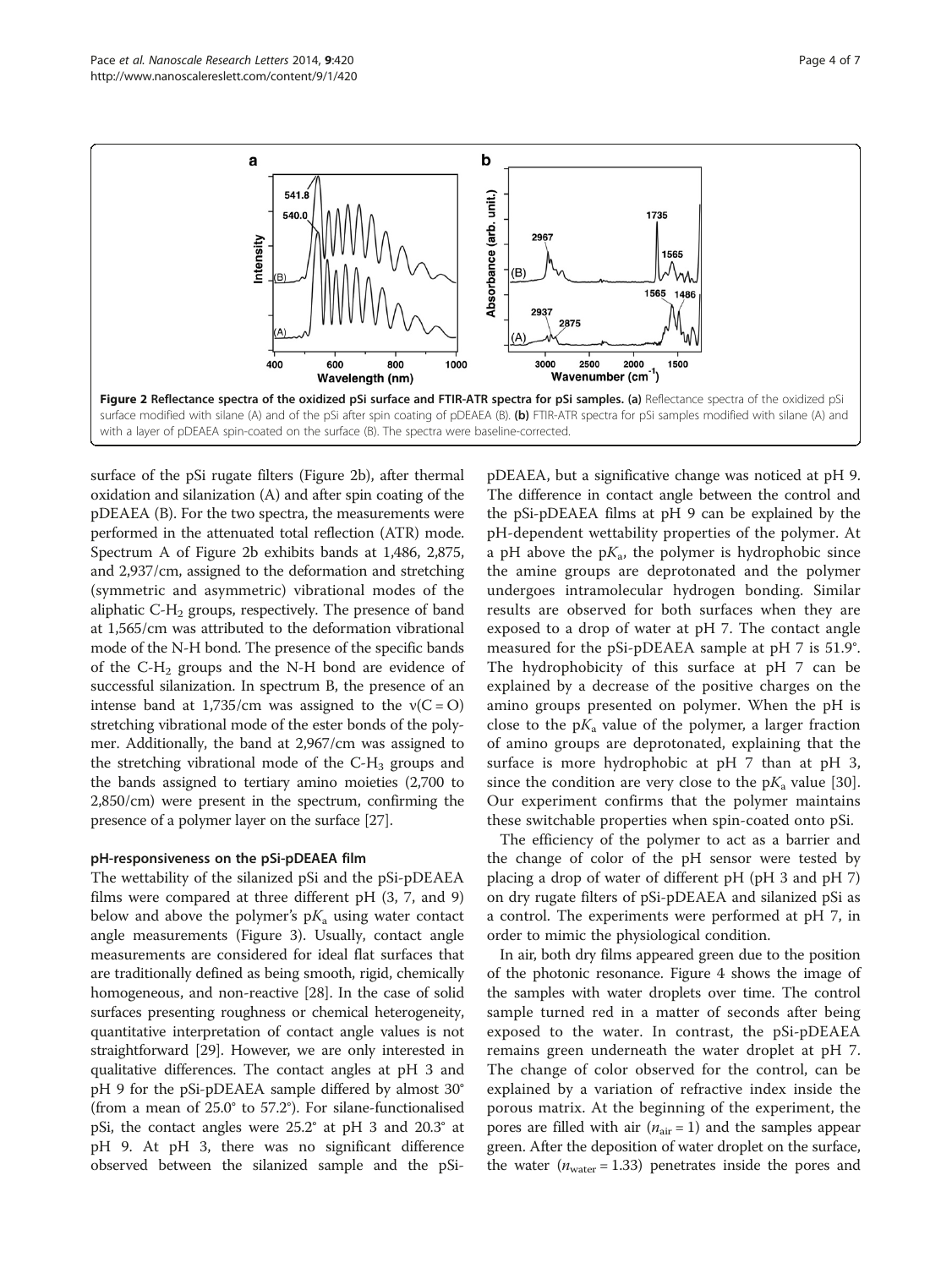<span id="page-4-0"></span>

the position of the photonic resonance shifts towards the red. The green color observed for the pSi-pDEAEA even after being exposed to the water confirms the presence of the polymer on the external part of the surface acting as a barrier to water infiltration.

After longer incubation time, the color shifts from green to red for the pSi-pDEAEA upon exposure to a water droplet at pH 3. In contrast, the pSi-pDEAEA sample with the water droplet of pH 7 is still green. These results show that the polymer resists water infiltration at pH 7. The protonated polymer at pH 3 allows water to soak into the porous layer, giving rise to a shift in the photonic resonance.

# Conclusions

We have developed an optical pH sensor based on a photonic pSi film where a pH-responsive polymeric layer on top of the porous layer modulates ingress of water into the layer. The pH-responsive polymer pDEAEA was chosen, synthesized by RAFT polymerization, and spin-coated on pSi rugate filters. FTIR spectroscopy, interferometry reflectance spectroscopy, and water contact angle measurements were used to confirm the exclusive presence of the polymer at the external surface of the rugate filter. After exposing the pSi-pDEAEA to water droplets of different pH, the role of the polymer as a barrier was demonstrated in contrast to a control sample

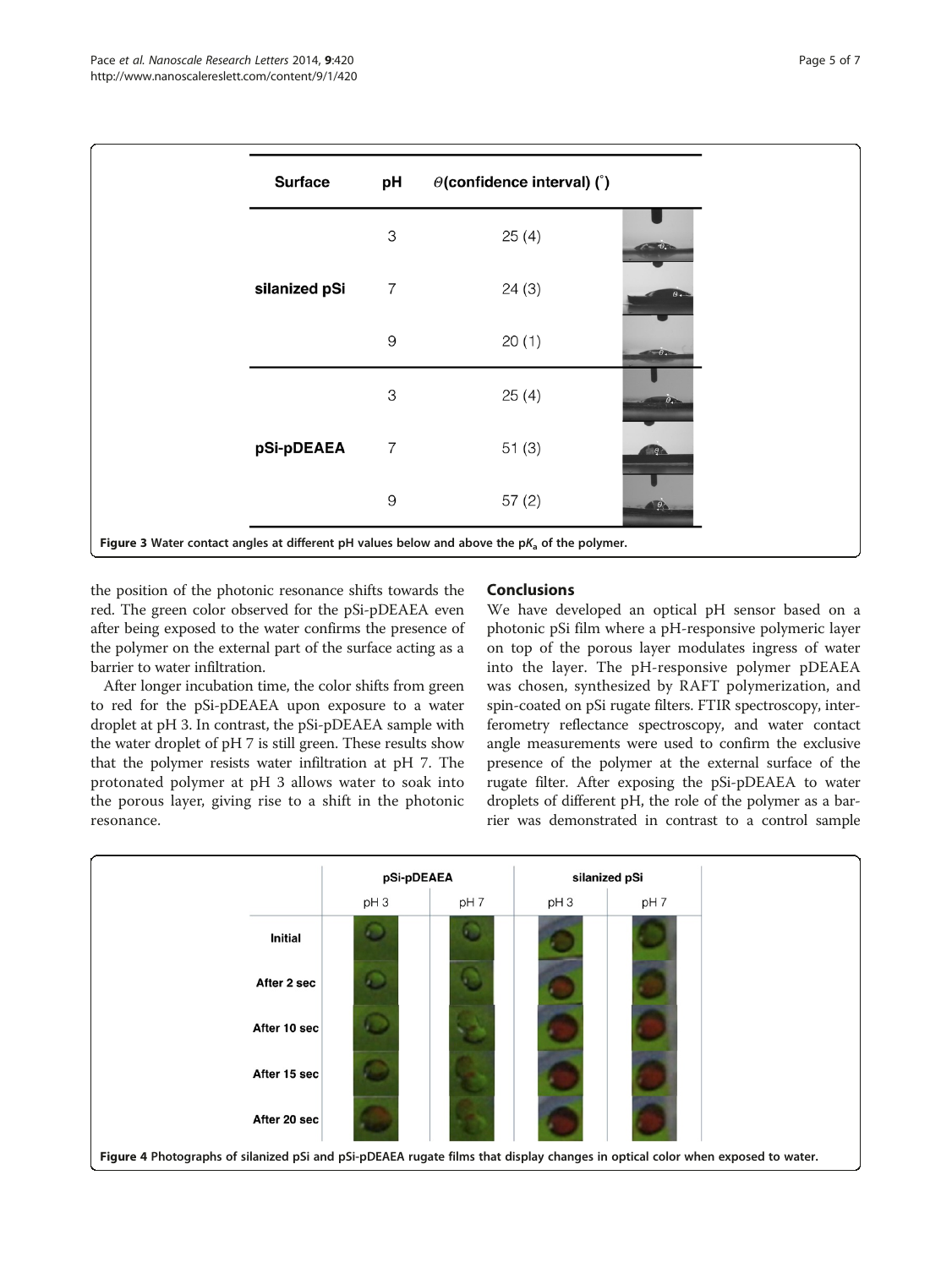<span id="page-5-0"></span>lacking the polymer. Penetration of water into the porous layer, associated to a change of color of the sample, only occurred at low pH. Our study therefore provides proofof-principle that photonic pSi can be used to detect pH changes in aqueous medium. This sensor can potentially be incorporated into wound dressings and used to report on acidification of chronic wound fluid as a result of bacterial infection through a color change that is visible to the unaided eye. Such a device would provide fast wound diagnostics to practitioners and nurses.

# Additional file

[Additional file 1:](http://www.biomedcentral.com/content/supplementary/1556-276X-9-420-S1.docx) Porous silicon photonic films. Porous silicon photonic films modified with the pH-responsive polymer poly(2-diethylaminoethyl acrylate) are employed to detect a change in pH, through a color change visible by the unaided eye.

#### Competing interests

The authors declare that they have no competing interests.

#### Authors' contributions

SPa and WZ carried out the polymer synthesis and the polymer characterization. SPa carried out the porous silicon synthesis and the characterization and drafted the manuscript. RV participated in the samples characterization. SPa, SPe, and NV conceived of the study, and participated in its design and coordination. NV helped to draft the manuscript. All authors read and approved the final manuscript.

#### Authors' information

SPa is research associate at the Mawson Institute from the University of South Australia. RV is a PhD student at the Mawson Institute from the University of South Australia. WZ is a PhD student at the Key Centre for Polymer Colloids in the School of Chemistry from University of Sydney. SPe is a full professor in the Department of Chemistry from the University of Warwick in UK. NV is a full professor from the Mawson Institute from the University of South Australia.

#### Acknowledgements

The authors would like to thank the Wound Management Innovation CRC (Australia) for providing funding for this work. The authors thank the Australian Nanotechnology Network for providing a travel fellowship.

#### Author details

<sup>1</sup>Mawson Institute, University of South Australia, GPO Box 247, Adelaide, South Australia 5001, Australia. <sup>2</sup>Key Centre for Polymer Colloids Room 351, School of Chemistry, University of Sydney, Sydney, NSW 2006, Australia. <sup>3</sup>Department of Chemistry, The University of Warwick, Coventry CV4 7AL, UK.

#### Received: 13 May 2014 Accepted: 16 July 2014 Published: 21 August 2014

#### References

- Dargaville TR, Farrugia BL, Broadbent JA, Pace S, Upton Z, Voelcker NH: Sensors and imaging for wound healing: a review. Biosens Bioelectron 2012, 41:30–42.
- 2. Schneider LA, Korber A, Grabbe S, Dissemond J: Influence of pH on wound-healing: a new perspective for wound-therapy? Arch Dermatol Res 2007, 298:413–420.
- Shi L, Ramsay S, Ermis R, Carson D: pH in the Bacteria-contaminated wound and its impact on clostridium histolyticum collagenase activity: implications for the use of collagenase wound debridement agents. J Wound Ostomy Continence Nurs 2011, 38:514–521. 510.1097/ WON.1090b1013e31822ad31034.
- 4. Trupp S, Alberti M, Carofiglio T, Lubian E, Lehmann H, Heuermann R, Yacoub-George E, Bock K, Mohr GJ: Development of pH-sensitive indicator

dyes for the preparation of micro-patterned optical sensor layers. Sensors Actuators B-Chem 2010, 150:206–210.

- 5. Mohr GJ, Muller H, Bussemer B, Stark A, Carofiglio T, Trupp S, Heuermann R, Henkel T, Escudero D, Gonzalez L: Design of acidochromic dyes for facile preparation of pH sensor layers. Anal Bioanal Chem 2008, 392:1411–1418.
- Sridhar V, Takahata K: A hydrogel-based passive wireless sensor using a flex-circuit inductive transducer. Sensors Actuators a-Phys 2009, 155:58-65.
- 7. Sciacca B, Secret E, Pace S, Gonzalez P, Geobaldo F, Quignarda F: F. C: Chitosan-functionalized porous silicon optical transducer for the detection of carboxylic acid-containing drugs in water. J Mater Chem 2011, 21:2294–2302.
- 8. Wu J, Sailor MJ: Chitosan hydrogel-capped porous SiO2 as a pH responsive nano-valve for triggered release of insulin. Adv Funct Mater 2009, 19:733–741.
- 9. Perelman LA, Moore T, Singelyn J, Sailor MJ, Segal E: Preparation and characterization of a pH- and thermally responsive poly(N-isopropylacrylamide-co-acrylic acid)/porous SiO2 hybrid. Adv Funct Mater 2010, 20:826–833.
- 10. Low SP, Voelcker NH, Canham LT, Williams KA: The biocompatibility of porous silicon in tissues of the eye. Biomaterials 2009, 30:2873–2880.
- 11. Jane A, Dronov R, Hodges A: N.H V: Porous silicon biosensors on the advance. Trends Biotechnol 2009, 27:230.
- 12. Sciacca B, Frascella F, Venturello A, Rivolo P, Descrovi E, Giorgis F, Geobaldo F: Doubly resonant porous silicon microcavities for enhanced detection of fluorescent organic molecules. Sensors Actuators B-Chem 2009, 137:467–470.
- 13. Orosco MMPC, Miskelly GM, Sailor MJ: Protein-coated porous silicon photonic crystals for amplified optical detection of protease activity. Adv Mater 2006, 18:1393–1396.
- 14. Fauchet PM: Porous silicon: photoluminescence and electroluminescent devices. Semiconductors Semimetals 1998, 49:205–252.
- 15. Szili EJ, Jane A, Low SP, Sweetman M, Macardle P, Kumar S, Smart RSC, Voelcker NH: Interferometric porous silicon transducers using an enzymatically amplified optical signal. Sensors Actuators B-Chem 2011, 160:341–348.
- 16. Pace S, Vasani RB, Cunin F, Voelcker NH: Study of the optical properties of a thermoresponsive polymer grafted onto porous silicon scaffolds. New J Chem 2013, 37:228-235.
- 17. Martin TP, Gleason KK: Combinatorial initiated CVD for polymeric thin films. Chem Vap Depos 2006, 12:685–691.
- 18. Suchao-in N, Chirachanchai S, Perrier S: pH- and thermo-multi-responsive fluorescent micelles from block copolymers via reversible addition fragmentation chain transfer (RAFT) polymerization. Polymer 2009, 50:4151–4158.
- 19. Zhang R, Mjoseng HK, Hoeve MA, Bauer NG, Pells S, Besseling R, Velugotla S, Tourniaire G, Kishen REB, Tsenkina Y, Armit C, Duffy C, Helfen M, Edenhofer F, de Sousa A, Bradley M: A thermoresponsive and chemically defined hydrogel for long-term culture of human embryonic stem cells. Nat Commun 2013, 4:1335.
- 20. Link JR, Sailor MJ: Smart dust: self-assembling, self-orienting photonic crystals of porous Si. Proc Natl Acad Sci U S A 2003, 100:10607–10610.
- 21. Theiss M: Hard and Software Dr Bernhard Klein Str 110 D-52078 Aachen. Germany: [http://www.wtheiss.com/.](http://www.wtheiss.com/)
- 22. Anglin EJ, Cheng L, Freeman WR, Sailor MJ: Porous silicon in drug deliverv devices and materialsÅô. Adv Drug Deliv Rev 2008, 60:1266–1277.
- 23. Meiliana S, Brian SH, Sébastien P: RAFT polymerization: a powerful tool for the synthesis and study of oligomers. In Progress in Controlled Radical Polymerization: Materials and Applications, Volume 1101. Washington, DC: American Chemical Society; 2012:13–25. ACS Symposium Series.
- 24. Pacholski C, Sartor M, Sailor MJ, Cunin F, Miskelly GM: Biosensing using porous silicon double-layer interferometers: reflective interferometric Fourier transform spectroscopy. J Am Chem Soc 2005, 127:11636-11645.
- 25. Pace S, Seantier B, Belamie E, Lautredou N, Sailor MJ, Milhiet P-E, Cunin F: Characterization of phospholipid bilayer formation on a thin film of porous SiO2 by reflective interferometric Fourier transform spectroscopy (RIFTS). Langmuir 2012, 28:6960–6969.
- 26. Moore R: Method of making a plastic optical element. In Book method of making a plastic optical element. City: Eastman Kodak Company (Rochester, NY); 1974.
- 27. Martin TP, Sedransk KL, Chan K, Baxamusa SH, Gleason KK: Solventless surface photoinitiated polymerization: grafting chemical vapor deposition (gCVD). Macromolecules 2007, 40:4586–4591.
- 28. Marmur A: Soft contact: measurement and interpretation of contact angles. Soft Matter 2006, 2:12–17.